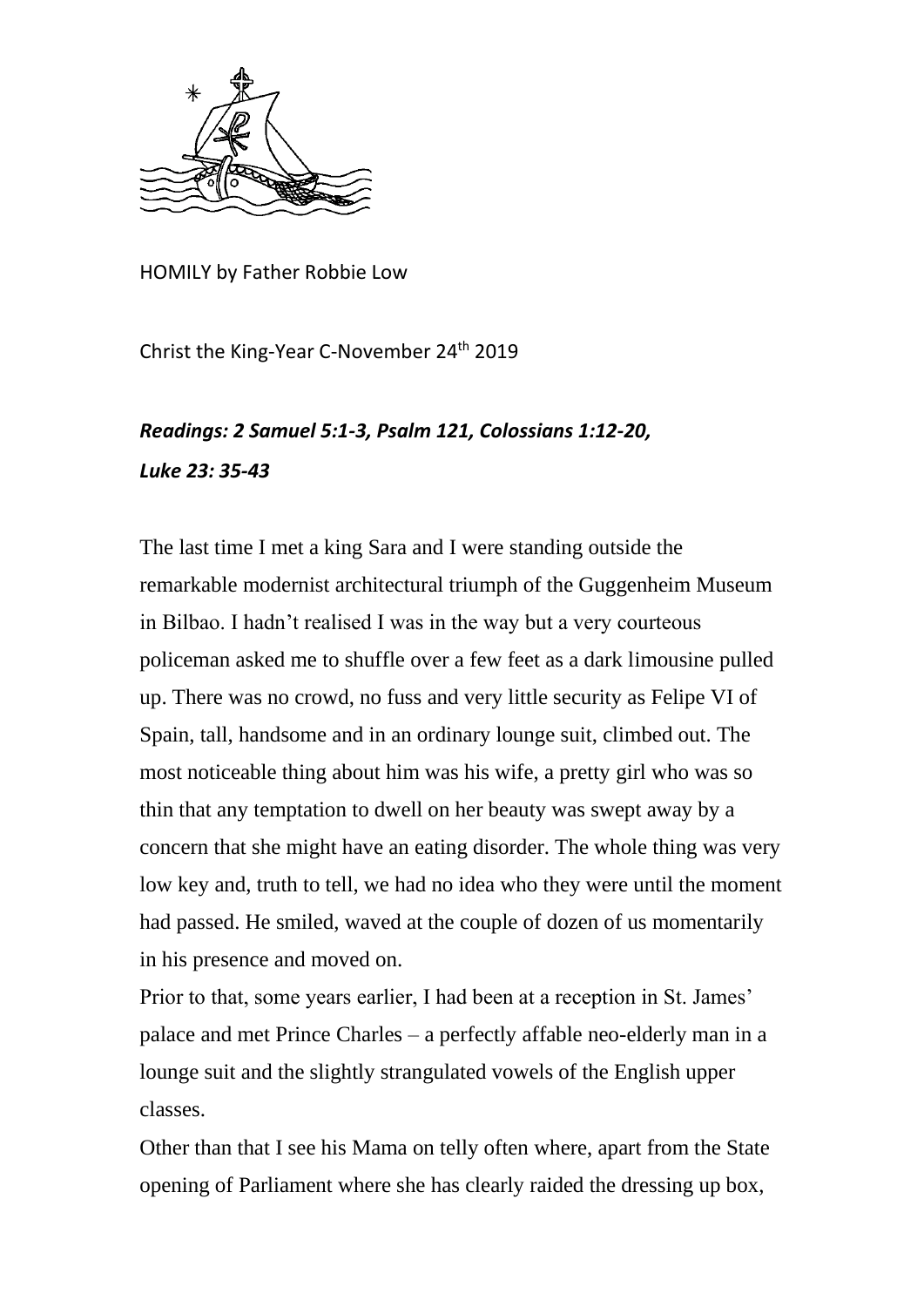she looks much like everybody else's granny except for her immaculate but dated fashion sense.

The point is that, in none of these presences, is there a real sense of majesty and presence. They are decent people doing the job that history has bequeathed them and modern democracy has tolerated for fear of something worse. They are figureheads of national unity but politically impotent. The bow or curtsey before them is no longer a recognition of the power of life and death of sovereign sway. It is a constitutional courtesy acknowledging the peaceful and agreed settlement of our times.

When we come then to this great feast, the end and climax of our liturgical year, we need to take a step back and remind ourselves how inadequate our picture of sovereignty is and how incomprehensible such an attribution would be to a non-believer.

We proclaim that Jesus Christ is King of the Universe. This is, or should be astonishing to us every time we say it and shocking to anyone we tell. What we say, however, is inevitable from our experience of the divine. As Christians we acknowledge the whole created order was brought into being by the divine 'fiat' – the Word of God.

That Word, we claim, was content to be enfleshed, incarnated, in a poor Jewish boy, born to a virgin and holy mother in a borrowed shed and fleeing the sword points, grew up in exile, returned in obscurity and whose brief moment in the sun made him a footnote of secular history. That Word, we claim, was the divine presence among men. That Word took on human form, human suffering and human mortality and triumphed. That triumph made possible the salvation of Man. That victory ensured the apotheosis of Man, the divinisation and eternity of the fragile death doomed corpus of our fallen, now redeemed, humanity. We are dealing, or rather being dealt with, by the King of Kings and Lord of Lords – the Eternal, Omnipotent, Omniscient sovereign of all worlds and beyond, of all time and eternity – the origin and end of all